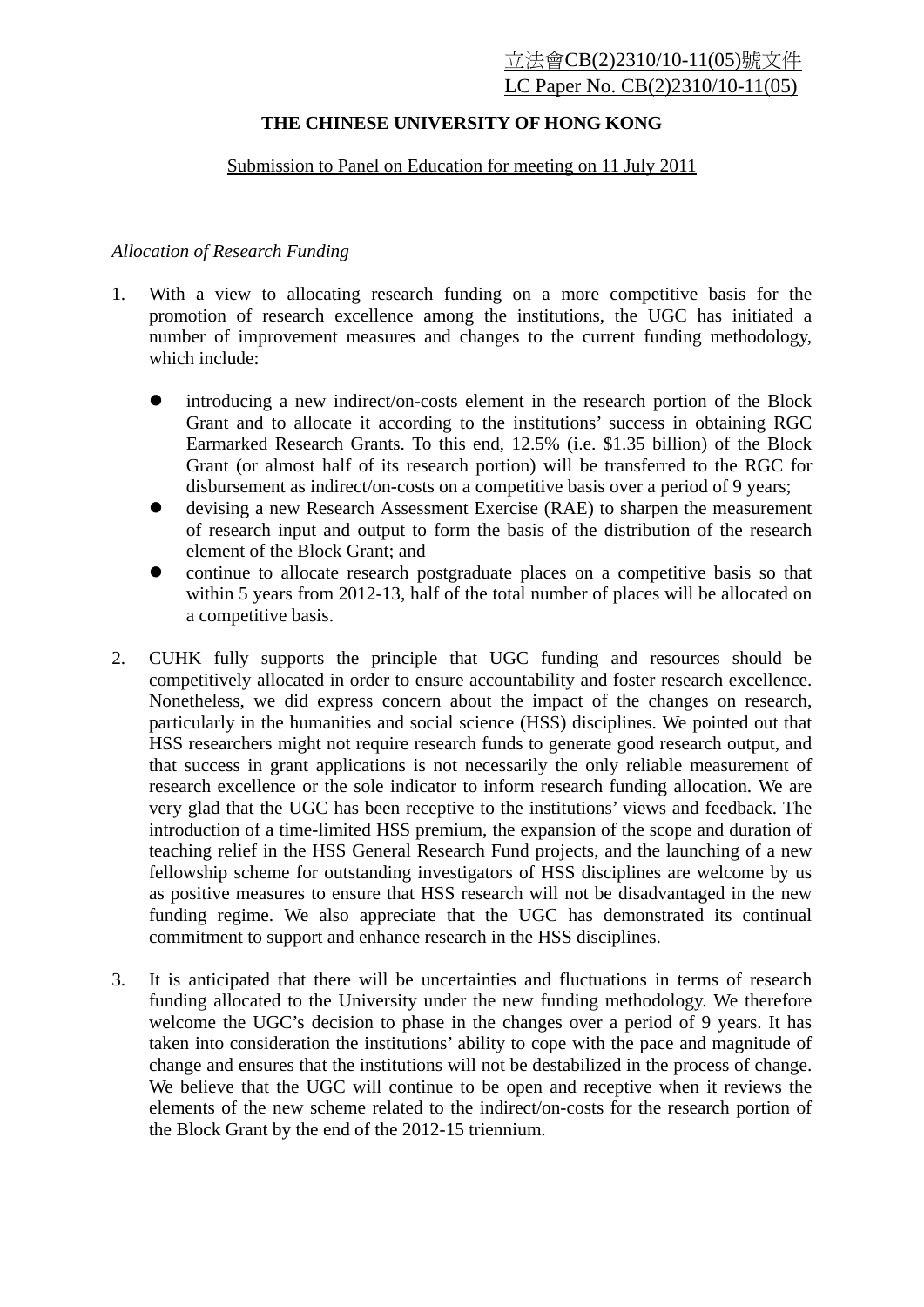- 4. On the other hand, with the value attached to the institutions' success in obtaining RGC Earmarked Research Grants in distributing half of the research portion of the Block Grant and in allocating RPg places, a fair review mechanism is vital to the successful implementation of the new funding allocation schemes. We see a need to increase the proportion of overseas members on the RGC panels so as to ensure that there will not be perceived biases in the peer review process for awarding the RGC Earmarked Grants.
- 5. In the meantime, we would like to suggest to the UGC/RGC the possibility of advancing the annual funding exercise for the RGC General Research Fund so that the results can be released much earlier, instead of on the last day of June each year. This would greatly facilitate the funding deployment and recruitment of research students by the researchers. The advancement of the funding exercise is particularly important in view of the new mechanism of distributing the research portion of the Block Grant in the form of direct/on-costs based on the institutions' RGC-funded research projects, meaning that planning cannot be consolidated until the grant results are known.
- 6. While the University agrees that the research funding and resources should be allocated competitively on merit basis in order to foster research excellence, we also see the need to conduct another RAE to assess research output, which serves as the basis for the distribution of the research element of the Block Grant. Although the UGC has decided that the next RAE should be able to reward research excellence and differentiate researchers at the top end, much remains to be worked out for this new and upcoming RAE. We look forward to discussing with the UGC about the details of the exercise when more information is available.
- 7. One last remark on research funding allocation is that compared with other parts of the world, the funding source and funding model for research in Hong Kong is less diversified. Though other sources of research funding are available, the RGC Earmarked Research Grants are predominantly the most important funding source for the academics in Hong Kong. In addition, academic publications are emphasized as the major research output. Under this peculiar situation, the direction of research in some of the disciplines and the nature of research activities would inevitably be restricted in order to satisfy the requirements of the funding agency.

## *Allocation of undergraduate student places*

- 8. The responsibility of the UGC includes the determination of recurrent funding to the institutions, which it does by means of a triennial planning cycle whereby student numbers are allocated to institutions, following evaluation of their Academic Development Proposals (ADPs). Within this framework, the UGC has always used the triennial planning exercise to redistribute some student numbers among the institutions; otherwise, no institution would be able to grow, or new initiatives could never be realized.
- 9. In recent years, the UGC has included an element of competitive allocation of FYFD places in the ADP process, not only to make the mechanism for redistributing student numbers more transparent, but also to enhance each institution's international competitiveness and performance according to role (since the ADP has incorporated the erstwhile Performance and Role-related Funding Scheme). CUHK has no objection to the competitive allocation mechanism, provided that the rules are set out clearly.